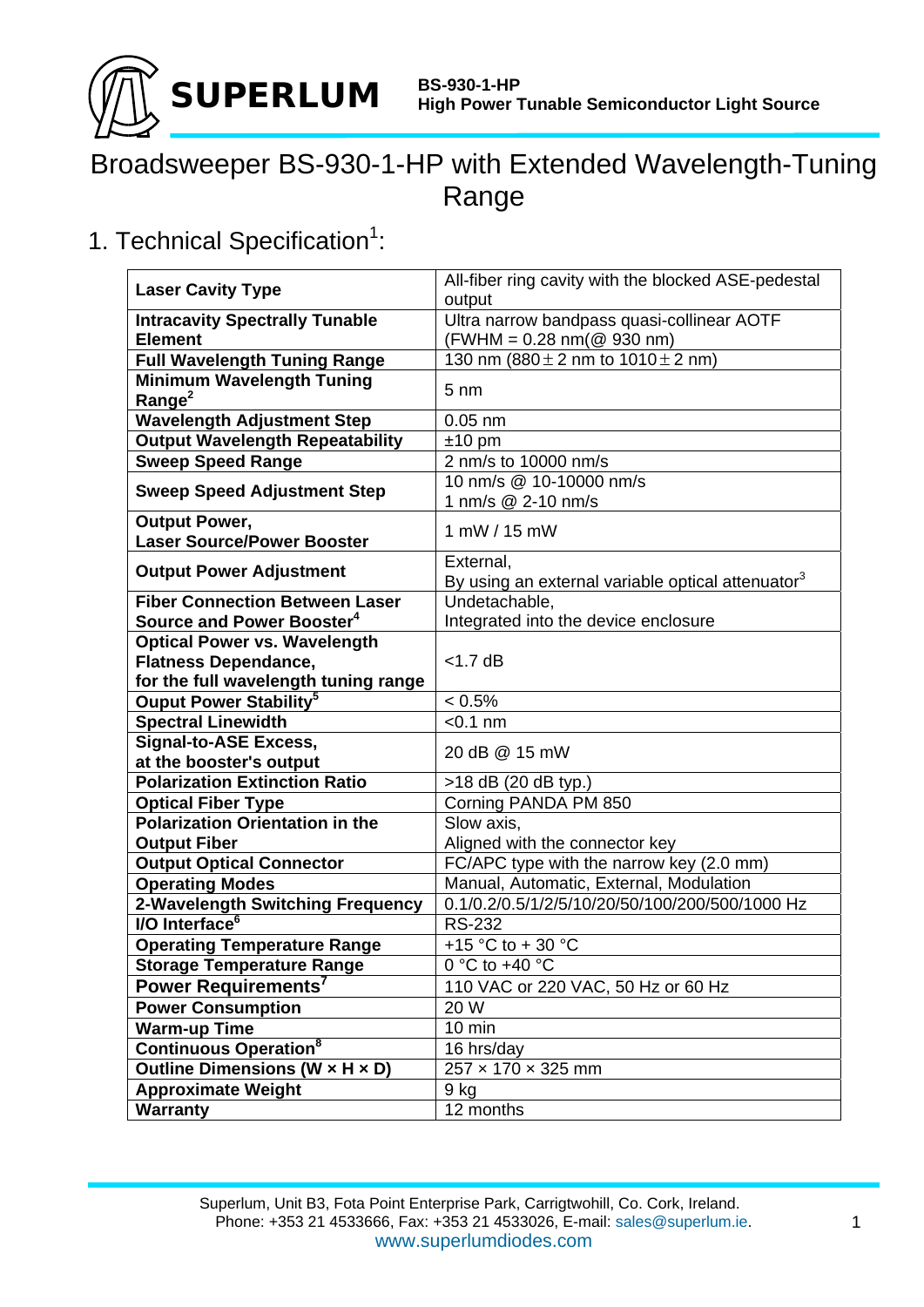

NOTES:

- 1 <sup>1</sup> ALL SPECIFICATIONS ARE QUOTED AFTER 1HR WARM-UP PERIOD AT A ROOM TEMPERATURE OF 22 ± 2 °C.
- <sup>2</sup> SELECTABLE BY THE USER WITHIN THE FULL WAVELENGHT TUNING RANGE.<br><sup>3</sup> NOT SUBBLIED WITH THE INSTRUMENT
- NOT SUPPLIED WITH THE INSTRUMENT. 4
- INACCESSIBLE FOR THE USER TO DISCONNECT.
- 5 DURING 3 HOURS.
- 
- <sup>6</sup> MALE CONNECTOR WITH DTE PIN FUNCTIONS.<br><sup>7</sup> YOUR LOCAL OPERATING VOLTAGE SHOULD BE SPECIFIED WHEN PLACING THE ORDER.

<sup>8</sup> FOR THE VERSION WITH THE PROLONGED OPERATIONAL TIME (UP TO ROUND-THE-CLOCK OPERATION), PLEASE CONTACT SUPERLUM BEFORE PLACING THE ORDER.

## 2. Front and Rear Panels of the Instrument